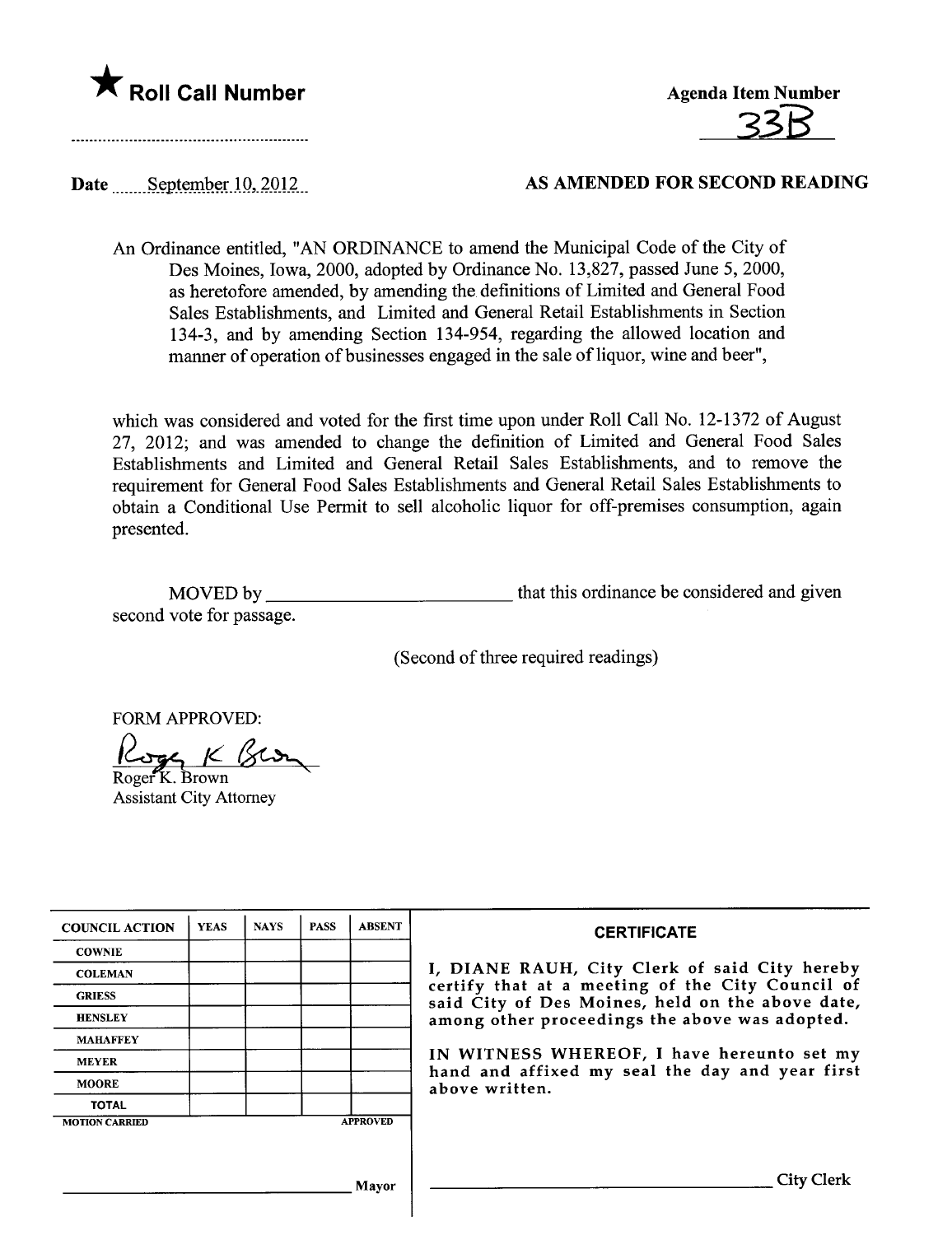ORDINANCE NO.

AN ORDINANCE to amend the Municipal Code of the City of Des Moines, Iowa, 2000, adopted by Ordinance No. 13,827, passed June 5, 2000, as heretofore amended, by amending the definitions of Limited and General Food Sales Establishments, and Limited and General Retail Establishments in Section 134-3, and by amending Section 134-954, regarding the allowed location and manner of operation of businesses engaged in the sale of liquor, wine and beer.

BE IT ORDAINED by the City Council of the City of Des Moines, Iowa:

Section 1. That the Municipal Code of the City of Des Moines, Iowa, 2000, adopted by

Ordinance No. 13,827, passed June 5, 2000, as heretofore amended, be and is hereby amended by

amending the definitions of Limited and General Food Sales Establishments, and Limited and

General Retail Establishments in Section 134-3, and by amending Section 134-954, regarding the

allowed location and manner of operation of businesses engaged in the sale of liquor, wine and beer,

as follows:

## Sec. 134-3. Defmitions.

 $\ddotsc$ 

The following words, terms and phrases, when used in this chapter, shall have the meanings ascribed to them in this section, except where the context clearly indicates a different meaning:

Food sales establishments means places of business primarly engaged in the retail sale of food or household products for home consumption. Food sales establishments may include the sale of non-food items. However, no more than 40% of the gross receipts from sales shall be derived from the sale of alcoholic liquor, wine, beer or tobacco products.

- (1) Limited food sales establishments: Establishments occupying facilities of less than  $12,000$   $10,000$ -square feet and as limited by individual zoning district regulations.
- (2) General food sales establishments: Establishments occupying facilities equal to or larger than 12,000 10,000 but less than 40,000 square feet and as limited by individual zoning district regulations.
- (3) Large food sales establishments: Establishments occupying facilities equal to or larger than 40,000 square feet and as limited by individual zoning district regulations.

Retail sales establishment means places of business primarly engaged in retail sale or rental primarily of non-food, non-alcohol and non-tobacco related products and services. However, no more than 40% of the gross receipts from sales shall be derived from the sale of alcoholic liquor, wine, beer or tobacco products.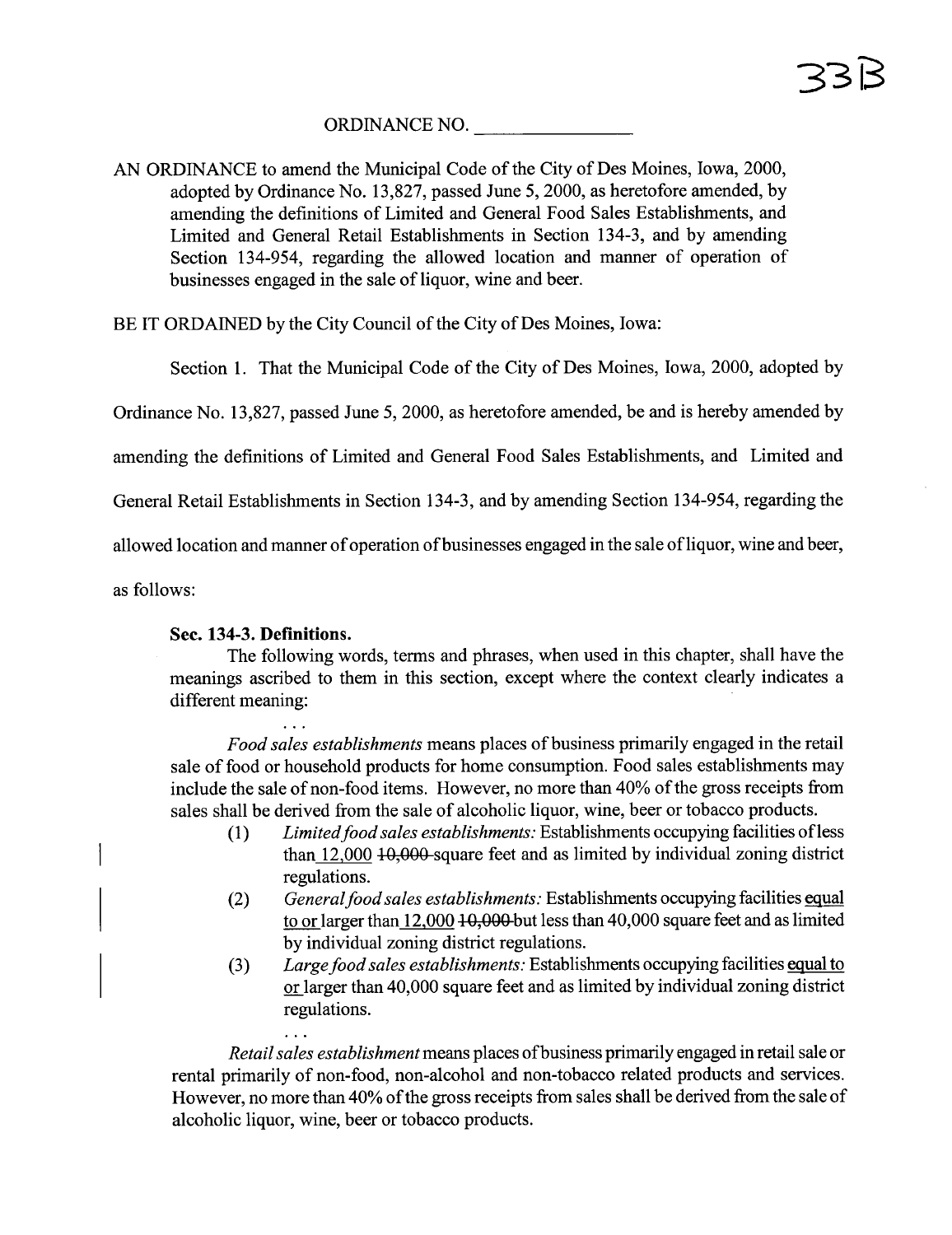- (1) Limited retail sales establishments: Establishments occupying facilities less than 12,000 10,000-square feet and as limited by individual zoning district regulations.
- (2) General retail sales establishments: Establishments occupying facilities equal to or larger than 12,000 10,000 and less than 40,000 square feet and as limited by individual zoning district regulations.
- (3) Large retail sales establishments: Establishments occupying facilities equal to or larger than 40,000 square feet and as limited by individual zoning district regulations.

 $\ddotsc$ 

 $\overline{\phantom{a}}$ 

## Sec. 134-954. Selling of liquor, wine and beer.

The use of land in all districts for the sale of alcoholic liquor, wine and beer is subject to the restrictions set forth in this section.

a. The sale of alcoholic liquor, wine and beer is permitted only in the zoning districts and subject to the conditions applicable to the business identified in the table below:

|                                                                                         | <b>Sale of Alcoholic Liquor</b> |                                                      | <b>Sale of Wine and Beer</b>                       |                                        |  |
|-----------------------------------------------------------------------------------------|---------------------------------|------------------------------------------------------|----------------------------------------------------|----------------------------------------|--|
|                                                                                         | $C-1, C-1A &$                   | $C-2$ , NPC                                          | $C-1$ , $C-1$ A                                    | $C-2, NPC$                             |  |
|                                                                                         | $D-R$                           | and less                                             | $&$ D-R                                            | and less                               |  |
|                                                                                         | <b>Districts</b>                | restrictive                                          | <b>Districts</b>                                   | restrictive                            |  |
|                                                                                         |                                 | <b>Districts</b>                                     |                                                    | <b>Districts</b>                       |  |
| <b>Food Sales</b><br><b>Establishments</b><br>and Retail Sales<br><b>Establishments</b> |                                 |                                                      |                                                    |                                        |  |
| Limited<br>(less than $12,000$ sq ft)                                                   | Not Allowed                     | <b>CUP</b><br>40% of sales<br>500 feet<br>$1/4$ mile | <b>CUP</b><br>40% of sales<br>$150$ feet           | <b>CUP</b><br>40% of sales<br>150 feet |  |
| General<br>$(12,000 \text{ sq ft or larger, but})$<br>less than $40,000$ sq ft)         | 40% of sales<br>75 feet         | 40% of sales<br>75 feet                              | 40% of sales<br>75 feet                            | 40% of sales<br>75 feet                |  |
| Large<br>$(40,000$ sq ft or larger)                                                     | 40% of sales<br>75 feet         | 40% of sales<br>75 feet                              | 40% of sales<br>75 feet                            | 40% of sales<br>75 feet                |  |
| <b>Gas Station/</b><br><b>Convenience Stores (not</b><br>allowed in D-R)                | Not Allowed                     | <b>CUP</b><br>40% of sales<br>500 feet<br>$1/4$ mile | 40% of sales<br>150 feet<br>$(C-1 & C$<br>1A only) | 40% of sales<br>150 feet               |  |
| <b>Liquor Stores</b>                                                                    | Not Allowed                     | <b>CUP</b><br>500 feet<br>$1/4$ mile                 | Not Allowed                                        | <b>CUP</b><br>150 feet                 |  |
| <b>Restaurants</b>                                                                      | 50% of sales<br>75 feet         | 50% of sales<br>75 feet                              | 50% of sales<br>75 feet                            | 50% of sales<br>75 feet                |  |
| <b>Taverns and Night</b>                                                                | <b>CUP</b>                      | <b>CUP</b>                                           | <b>CUP</b>                                         | <b>CUP</b>                             |  |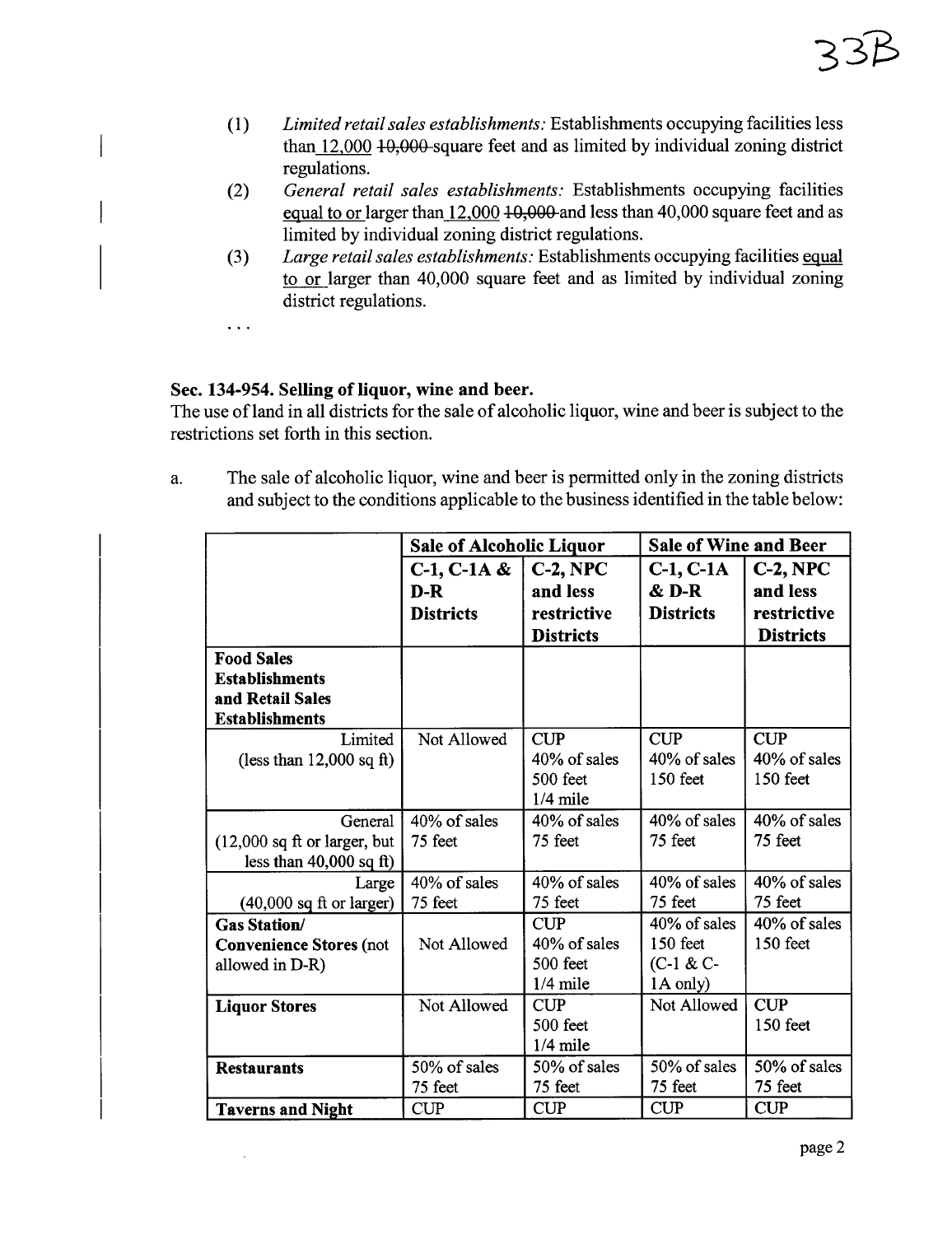| <b>Clubs</b> (not allowed in C-1 $($ D-R only) | 150 feet | $(D-R \text{ only})$ | $\vert$ 150 feet |
|------------------------------------------------|----------|----------------------|------------------|
| and                                            |          |                      |                  |
| $ C-1A\rangle$                                 |          |                      |                  |

Where used in the table above the following terms shall have the meaning identified below:

- 1) CUP means that a conditional use permit must be obtained for such use as further provided in this section.
- 2) 40% of sales means that no more than 40 percent of the gross receipts from sales from the premises may be derived from the sale of alcoholic liquor, wine, beer or tobacco products.
- 3) 50% of sales means that at least 50 percent of the gross receipts by a restaurant must be derived from the sale of prepared food and food-related services.
- 4) 75 feet means that the premises occupied by such use must be separated by at least 75 feet from any church, school, public park or licensed child care facility as defined by I.C. ch. 237A. However, this condition is not applicable in the C-3, C-3A, C-3B. C3-R and D-R Districts.
- 5) 150 feet means that the premises occupied by such use must be separated by at least 150 feet from any church, school, public park or licensed child care facility as defined by I.C. ch. 237A. However, this condition is not applicable in the C-3, C-3A. C-3B. C3-R and D-R Districts.
- 6) 500 feet means that the premises occupied by such use must be separated by at least 500 feet from any church, school, public park or licensed child care facility as defined by I.C. ch. 237A. However, this condition is not applicable in the C-3, C-3A, C-3B, C3-R and D-R Districts.
- 7) 1/4 mile means that the premises occupied by such use must be separated by at least one-fourth mile from any other limited food sales establishment, limited retail sales establishment, gas station/convenience store and liquor store engaged in the sale of alcoholic liquor. However, in the C-3. C-3A. C-3B. C3-R and D-R Districts this condition is only applicable to liquor stores.

|                       | <b>Sale of Alcoholic Liquor</b> |                  | <b>Sale of Wine and Beer</b> |                  |  |
|-----------------------|---------------------------------|------------------|------------------------------|------------------|--|
|                       | $C-1, C-1A &$                   | C-2, NPC and     | $C-1$ , $C-1$ A              | C-2, NPC and     |  |
|                       | $\mathbf{P}$                    | less restrictive | $&D-R$                       | less restrictive |  |
|                       | <b>Districts</b>                | <b>Districts</b> | <b>Districts</b>             | <b>Districts</b> |  |
| <b>Food Sales</b>     |                                 |                  |                              |                  |  |
| <b>Establishments</b> |                                 |                  |                              |                  |  |
| <del>Limited</del>    | Not allowed                     | Condition 2      | Condition 2                  | Condition 2      |  |
| <del>General</del>    | Condition 1                     | Condition 1      | Condition 1                  | Condition 1      |  |
| Large                 | Condition 1                     | Condition 1      | Condition 1                  | Condition 1      |  |
| Gas Station/          |                                 |                  |                              |                  |  |
| Convenience           | Not allowed                     | Condition 2      | Condition 1                  | Condition        |  |
| Stores (not allowed   |                                 |                  |                              |                  |  |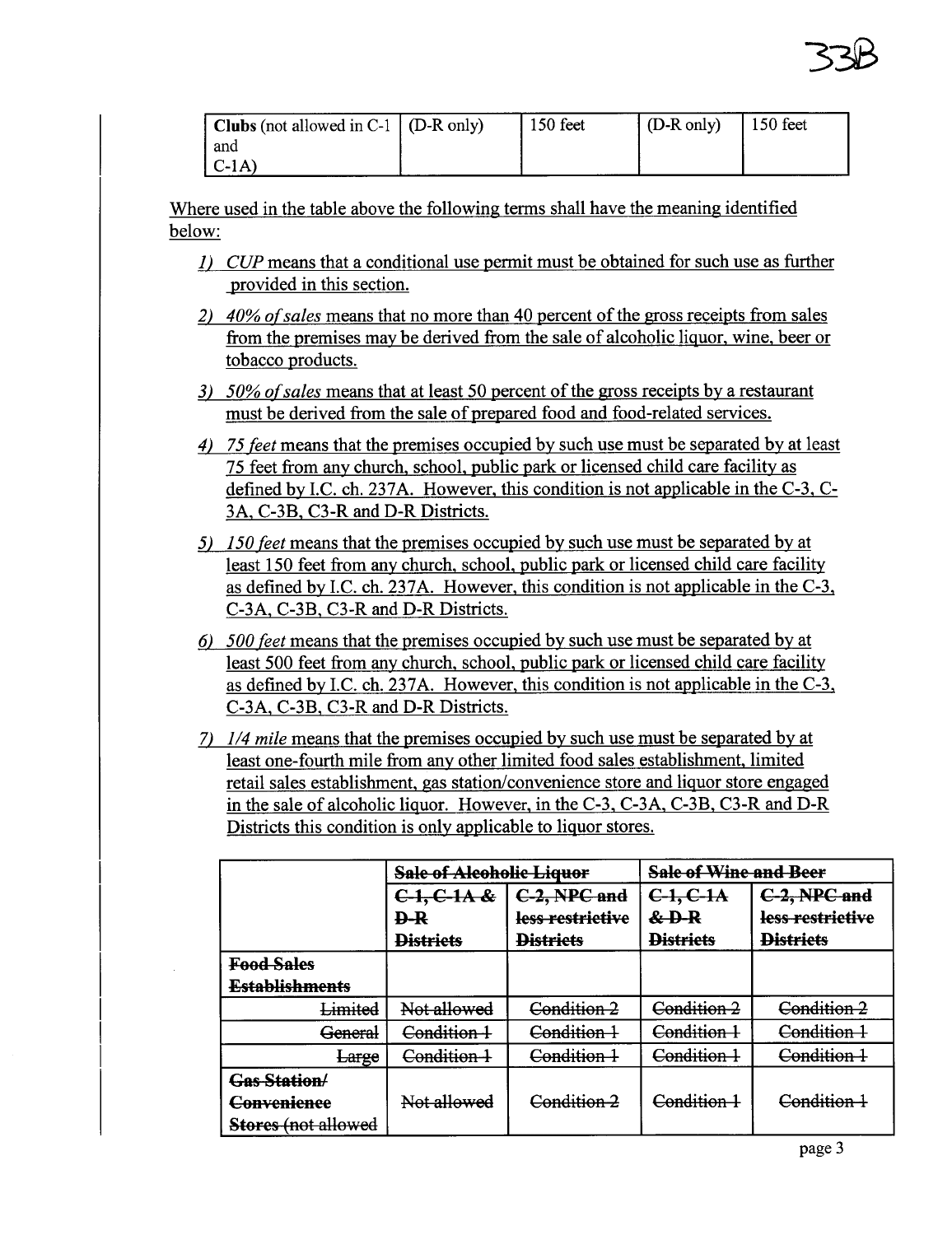| $in D-R$                 |             |                        |             |             |
|--------------------------|-------------|------------------------|-------------|-------------|
| <b>Liquor Stores</b>     | Not allowed | Condition 3            | Not allowed | Condition 3 |
| <b>Restaurants</b>       | Condition 1 | <del>Condition 1</del> | Condition 1 | Condition 1 |
| <b>Retail Sales</b>      |             |                        |             |             |
| <b>Establishments</b>    |             |                        |             |             |
| Limited                  | Not allowed | Condition 2            | Condition 2 | Condition 2 |
| <del>General</del>       | Condition 1 | Condition 1            | Condition 1 | Condition 1 |
| Large                    | Condition 1 | Condition 1            | Condition 1 | Condition 1 |
| <b>Taverns and Night</b> | Condition 3 | Condition 3            | Condition 3 | Condition 3 |
| Clubs (not allowed       |             |                        |             |             |
| in $C$ -1 and $C$ -1A)   |             |                        |             |             |

Condition 1: Allowed subject to a 75 foot separation from any church, school, public park or licensed child care center as defined by I.C. ch. 237A; and, subject to no more than 40 percent of gross receipts being from the sale of liquor, wine, beer or tobacco products. However, the separation requirement is not applicable in the  $C-3$ ,  $C-3A$ ,  $C-$ 3B, C3-R and D-R downtown riverfront district.

*Condition 2*: Allowed subject to receipt of a conditional use permit from the board of adjustment as provided in this section below; subject to a 150 foot separation from any church, school, public park or licensed child care center as defined by LC. ch. 237A; and, subject to no more than 40 percent of gross receipts being from the sale of liquor, wine, beer or tobacco products. However, the separation requirement is not applicable in the  $C-3$ ,  $C-3A$ ,  $C-3B$ ,  $C3-R$  and D-R downtown riverfront district.

*Condition 3:* Allowed subject to receipt of a conditional use permit from the board of adjustment as provided in this section below, and subject to a 150 foot separation from any church, school, public park or licensed child care center as defined by LC.  $ch. 237A.$  However, the separation requirement is not applicable in the  $C-3$ ,  $C-3A$ ,  $C-$ 3B, C3-R and D-R downtown riverfront district.

- b. A conditional use permit is required for the use of a premises for the sale of alcoholic liquor, wine or beer, under the circumstances identified in subsection (a), above. The board shall grant such a conditional use permit only where the business, when operated in conformance with such reasonable conditions as may be imposed by the board, satisfies the following criteria:
	- 1. The business conforms with the conditions identified in subsection (a), above.
	- 2. The proposed location, design, construction and operation of the particular use adequately safeguards the health, safety and general welfare of persons residing in the adjoining or surrounding residential area.
	- 3. The business is sufficiently separated from the adjoining residential area by distance, landscaping, walls or structures to prevent any noise, vibration or light generated by the business from having a significant detrimental impact upon the adjoining residential uses.
	- 4. The business wil not unduly increase congestion on the streets in the adjoining residential area.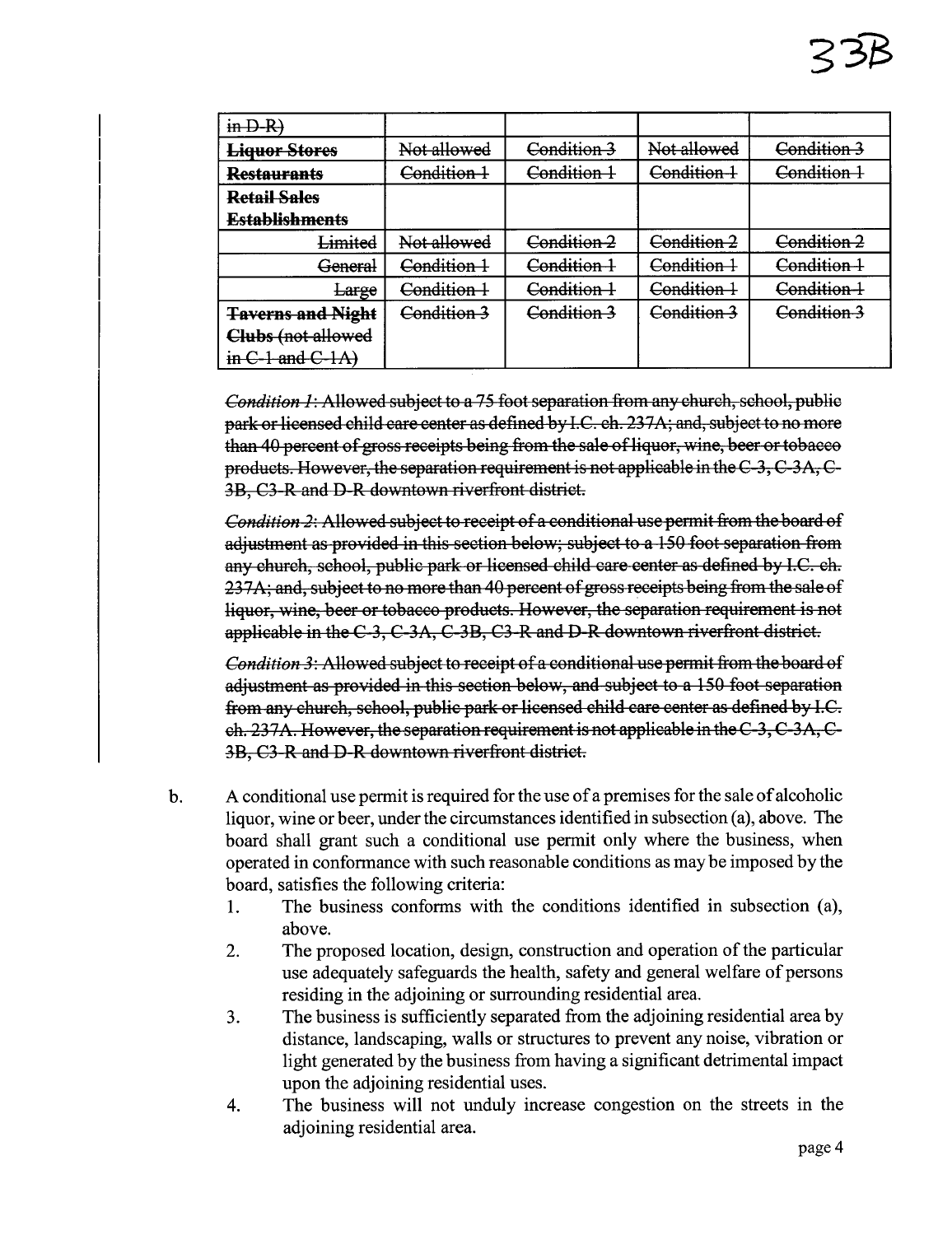- 5. The operation of the business wil not constitute a nuisance.
- c. Any conditional use permit granted by the board of adjustment for the use of a premises for the sale of alcoholic liquor, wine and beer shall be subject to the following general conditions, together with such additional special conditions as may be reasonably required by the board to ensure that the criteria in subsection (b), above, are satisfied:
	- 1. Any parking area provided for the use of customers of the business shall be iluminated at an intensity of at least one footcandle of light on the parking surface at all times. The entire site shall be landscaped and illuminated so as to minimize hiding places for possible criminal activity.
	- 2. The business shall comply with article IV of chapter 42 of this Code pertaining to noise control. The business shall have no outside speakers or amplified sound except when used in compliance with a type E sound permit.
	- 3. Any such business must comply with the following requirements:
		- (a) Every limited food sales establishment. limited retail sales establishment and gas station/convenience store shall display alcoholic liquor only in a locked case or behind a counter accessible only to employees. Any other business sellng alcoholic liquor for off premises consumption shall either: i) display alcoholic liquor only in a locked case or behind a counter accessible only to employees; ii) employ an electronic security cap or tag system on all containers of alcoholic liquor on display; or iii) have more than one employee on duty at all times the business is open to the public.
		- (b) Conspicuously post 24-hour contact information for a manager or owner of the business near the main public entrance.
		- ( c) Institute a strict no loitering policy. conspicuously post one or more "No Loitering" signs. and cooperate with police in addressing loitering on the premises.
		- (d) Not dispense alcoholic beverages No sale of alcoholic beverages shall be made from a drive-through window.
	- 4. Litter and trash receptacles shall be located at convenient locations inside and outside the premises, and operators of such business shall remove all trash and debris from the premises and adjoining public areas on a daily basis.
	- 5. The conditional use permit is subject to amendment or revocation if the operation of the business becomes a nuisance or exhibits a pattern of violating the conditions set forth in the conditional use permit.
	- 6. If the zoning enforcement officer determines at any time that the operation of such a business exhibits a pattern of violating the conditions set forth in the conditional use permit, the zoning enforcement officer may apply to the board to reconsider the issuance of the conditional use permit for such business. A copy of such application and notice of the hearng before the board on such application shall be provided to the owner of such business at least 30 days in advance and shall also be provided to all owners of record of property within 250 feet of the subject property. If the board finds that the operation of such business exhibits a pattern of violating the conditions set forth in the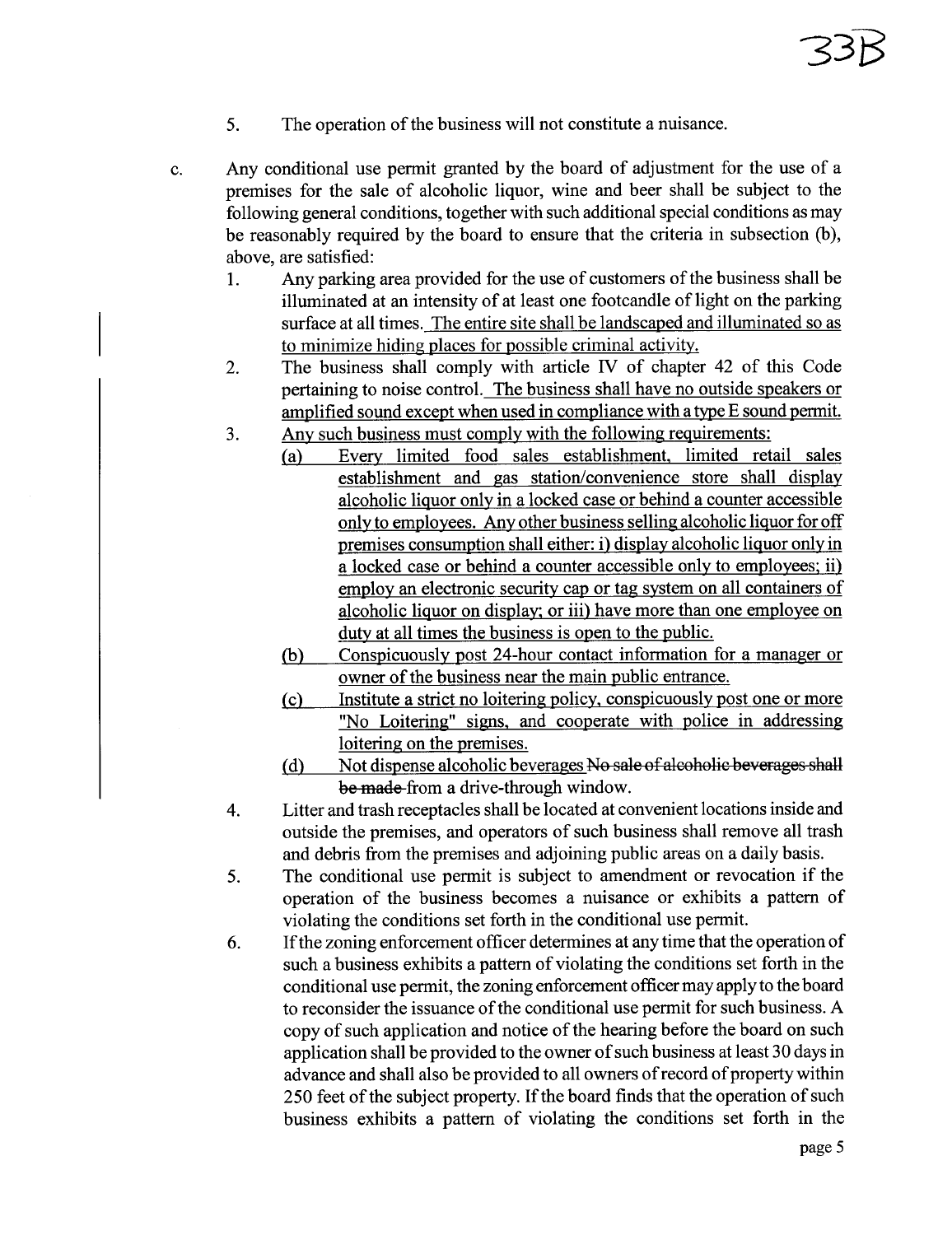## 235

conditional use permit, the board shall have the authority to amend or revoke the conditional use permit.

- d. Upon reasonable suspicion that any gas station/convenience store. food sales establishment or retail sales establishment derives more than 40 percent of its gross receipts from sales. from the sale of alcoholic liquor. wine. beer or tobacco products. the zoning enforcement officer may require that the owner or operator of the business demonstrate within 45 days that during the prior six months no more than 40 percent of its gross receipts from sales are derived from the sale of alcoholic liquor. wine. beer or tobacco products. In such event it shall be presumed that more than 40 percent of the gross receipts from sales are derived from the sale of alcoholic liquor. wine, beer or tobacco products, which presumption may be overcome by the business timely furnishing a statement prepared and verified by a certified public accountant identifyng the total dollar volume of all sales. and separately identifyng the total dollar volume of sales derived from the sale of alcoholic beverages. from the sale of tobacco products. and from the sale of all other merchandise and food exclusive of alcoholic beverages and tobacco products. from the business premises in the preceding six months.
- e. Upon reasonable suspicion that any restaurant does not derive at least 50 percent of its gross receipts from the sale of prepared food and food-related services, the zoning enforcement officer may require that the owner or operator or the restaurant demonstrate within 45 days that during the prior six months at least 50 percent of its gross receipts were derived from the sale of prepared food and food-related services. In such event it shall be presumed that less than 50 percent of the restaurant's gross receipts are derived from the sale of prepared food and food-related services. which presumption may be overcome by the business timely furnshing a statement prepared and verified by a certified public accountant identifyng the total dollar volume of all receipts. and separately identifyng the total dollar volume of gross receipts derived from the sale of alcoholic beverages. and from the sale of prepared food and foodrelated services exclusive of alcoholic beverages and tobacco products. from the business premises in the preceding six months. A business that declares a use as a gas station/convenience store, food sales establishment, retail sales establishment, or restaurant shall be required to submit, upon demand from the zoning enforcement offieer, sales and other business records, or an audit prepared and verfied by a certified public accountant, stating the percentage of gross revenue of the business derived from sales of merchandise other than tobacco products, liquor, wine and beer.
- ef. All gas stations/convenience stores, food sales establishments, retail sales establishments and restaurants which have not continuously held an alcoholic liquor license or a beer or wine permit since July 1, 2012, June 1, 2011, shall comply with the requirements of subsections (a), (b), (c),  $\theta$  and (d) and (e) above. Any gas station/convenience store, food sales establishment, retail sales establishment or restaurant which has continuously held an alcoholic liquor license or a wine or beer permit since July 1, 2012, <del>June 1, 2011</del>-shall comply with subsections (a), (b), (c),  $and$   $-(d)$  and  $(e)$  above, exclusive of any changed separation requirements,